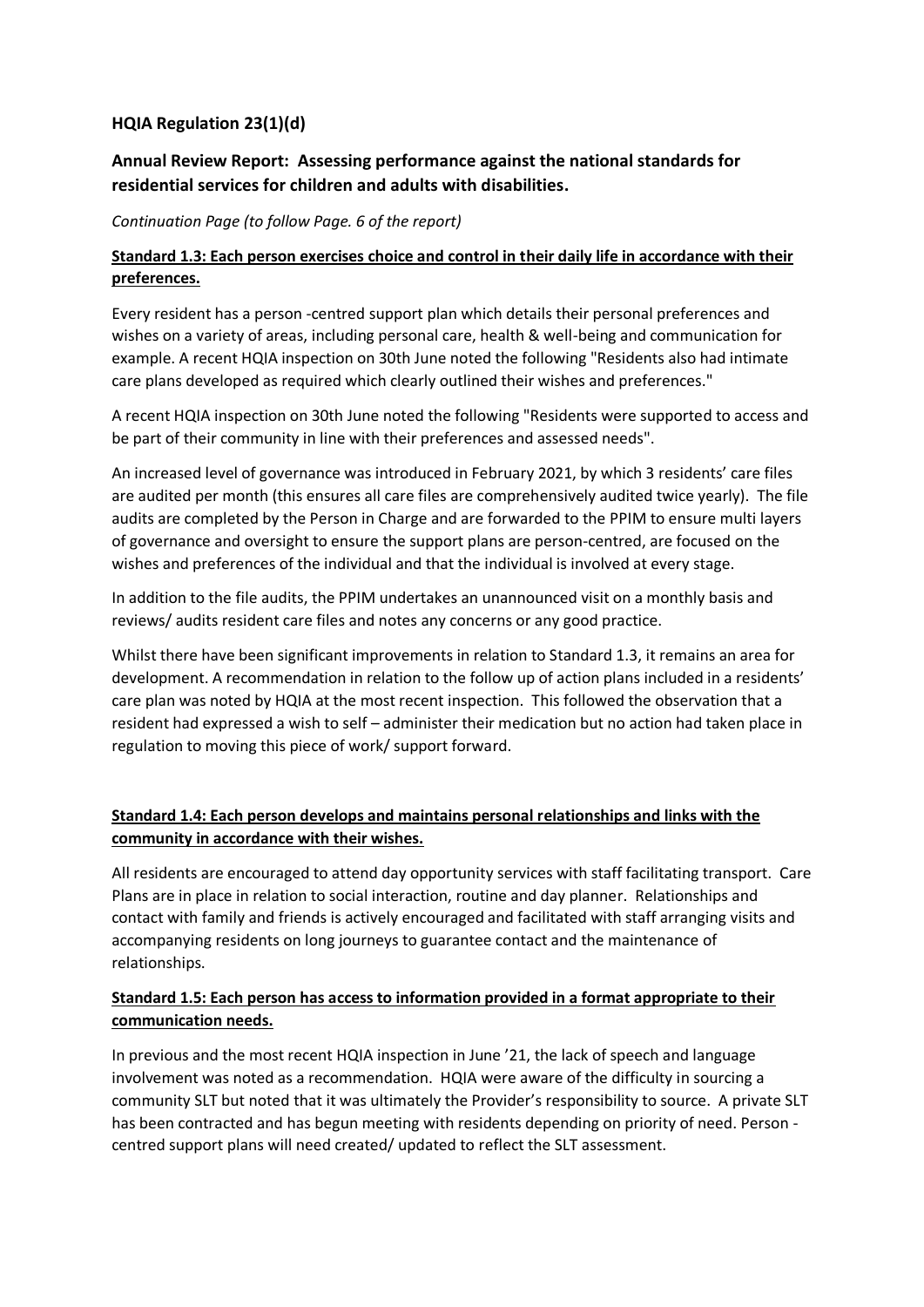The use of pictorial methods has been observed in use with Lydia House and staff have displayed during meetings an understanding of the different ways in which residents communicate with them and others. Identification of communication needs is swift and staff do bring concerns to the Care Managers/ PIC.

An easy read version of the updated Statement of Purpose is also now in place. Information in relation to the Covid -19 pandemic was also provided in easy -read format.

#### **Standard 1.6: Each person makes decisions and has access to an advocate and consent is obtained in accordance with legislation and current best practice guidelines.**

The advocacy policy was written in September 2021 by PIC and reviewed by the PPIM based on current legislation. A self- advocacy group has been established within PHT and residents who are part of this group were asked to contribute to this new policy. There views are reflected and recorded in the policy. The advocacy group have the opportunity to meet with the PIC regularly.

The Self-Advocacy Group is in the process of creating a pocket guide to provide information on advocacy and identify the steps to assist residents to self-advocate and access advocacy services. The Self-Advocacy Group members intend to produce a guide outlining their terms of reference in an easy to read format. Both booklets will be distributed to all residents within PCI/Peacehaven.

# **Standard 1.7: Each person's complaints and concerns are listened to and acted upon in a timely, supportive and effective manner.**

There is a complaints policy and procedure in place and there is opportunity for residents to raise issues/ concerns during house meetings, and key working sessions with staff. Complaints are recorded in the monthly reports & feedback is provided in relation to the action taken and resolution.

Additional methods of encouraging and facilitating residents' feedback have also been introduced including a quarterly survey for residents, which focuses on a range of topics including the management of Covid -19 restrictions within PHT and the food/ nutritional aspect of support. The survey also offers the opportunity to meet with the PIC to discuss any concerns to ensure they are addressed in a timely manner.

# **Standard 3.3: People living in the residential service are not subjected to a restrictive procedure unless there is evidence that it has been assessed as being required due to a serious risk to their safety and welfare.**

PPIM has observed & audited risk assessments, incident reports, & safeguarding reports that have resulted in a restrictive practice being instigated. All restrictions in operation are discussed at the Restrictive Interventions Review Committee, which ensures the focus is centred on the best interests of the resident, the level of risk, and any potential alternatives/ restriction reduction plan that could be implemented.